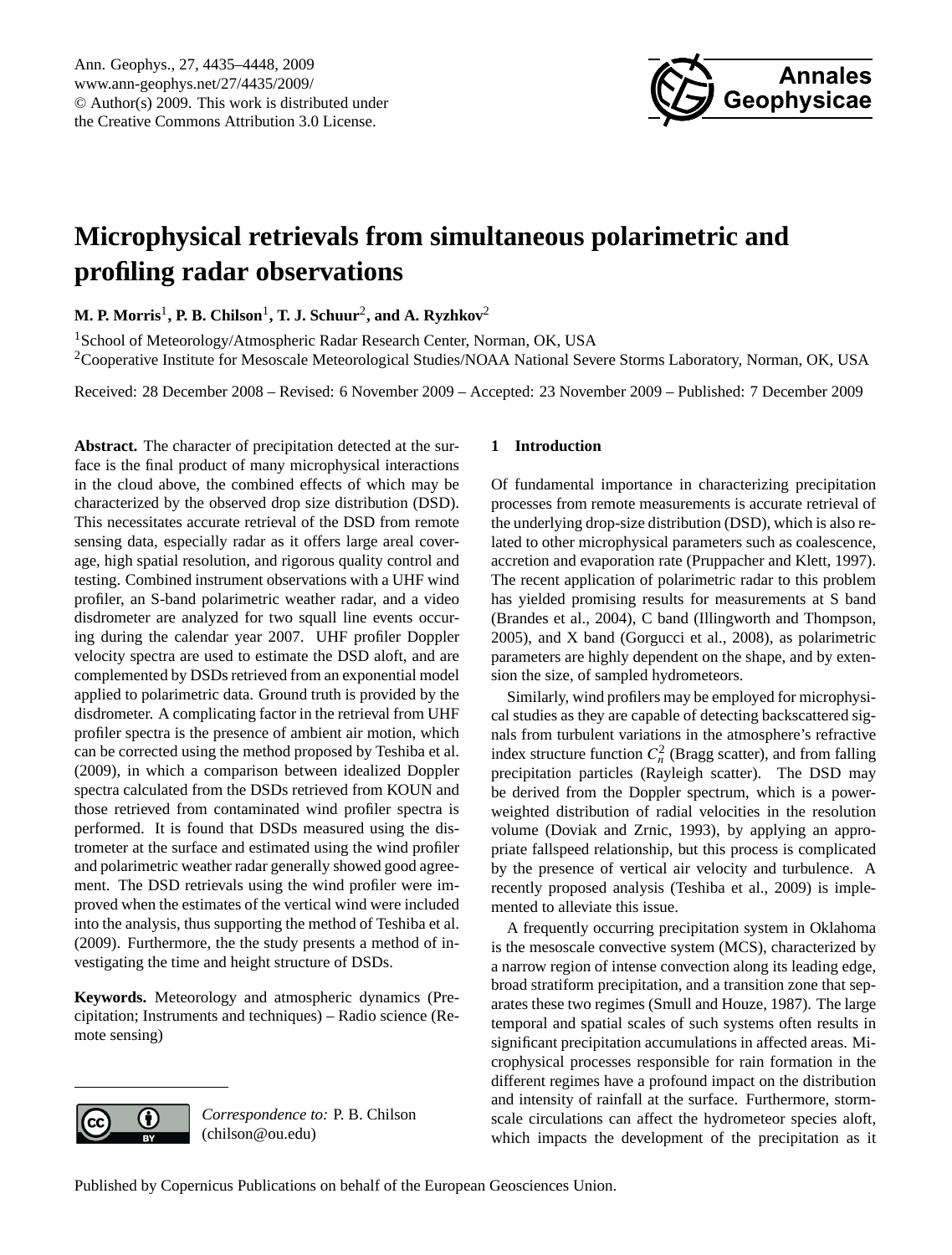nears the surface. Additionally, these systems provide an excellent opportunity to observe rain microphysics in both convective and stratiform type precipitation environments and quantify errors in the retrieval process inherent to individual precipitation regimes.

The remainder of this paper focuses on the application of combined dual-polarimetric weather radar and wind wind profiler observations of precipitation associated with MCS conditions. A brief introduction of the radar systems is first presented along with an outline of the method described in [\(Teshiba et al.,](#page-13-0) [2009\)](#page-13-0) for combining these data sets in order to retrieve information pertaining to the properties of the precipitation and the environment in which it is observed. The present study extends the work of [Teshiba et al.](#page-13-0) [\(2009\)](#page-13-0) and places a greater emphasis on the investigation of precipitation microphysics. Next data collected during two MCS events occurring in Oklahoma are analyzed. The two cases were specifically chosen to illustrate the effect of different radar scanning strategies on the retrieval algorithms discussed. Finally a summary of the findings is presented.

## **2 Observational techniques**

In collaboration with the NOAA National Severe Storms Laboratory, the University of Oklahoma's Atmospheric Radar Research Center (ARRC) has installed a suite of remote sensing and in-situ measurement systems in central Oklahoma to better understand the microphysical processes responsible for rain formation. These include a UHF wind profiler (ARRC profiler) and a Joanneum Research twodimensional video disdrometer (2DVD), which can be used in conjunction with the prototype polarimetric WSR-88D (hereafter referred to as KOUN). Since 2005, the ARRC profiler and 2DVD have been deployed at the University of Oklahoma's Kessler Farm Field Laboratory (KFFL), a remote instrumentation site located 28.5 km south of KOUN [\(Chilson et al.,](#page-12-2) [2007\)](#page-12-2) that has been used in conjunction with various related precipitation studies in the Norman meteorological community. Additionally, the separation between KFFL and KOUN is such that the resolution volumes of the two radars are of approximately the same size at lower altitudes. When sampling at a height of about 600 m above KFFL and for the radar configurations used during the experiments presented here, the radial and transverse resolutions of the ARRC profiler are about 200 m and 100 m, respectively. The radial and transverse resolutions of KOUN when probing the same region of space are 250 m and 500 m, respectively.

# **2.1 UHF wind profiler**

The ARRC profiler is a UHF ( $\lambda$ =32.79 cm) wind profiling radar, also classified as a boundary-layer radar (BLR) as it is designed to operate to a maximum height of about 3 km

**Table 1.** Typical operating parameters of the ARRC profiler.

<span id="page-1-0"></span>

| Parameter                       | Value |
|---------------------------------|-------|
| Wavelength $\lambda$ (cm)       | 32.79 |
| Frequency $f$ (MHz)             | 915   |
| Range resolution $\delta r$ (m) | 210   |
| Pulse width $\tau$ ( $\mu$ s)   | 1.4   |
| Beamwidth (degrees)             | 9     |
| FFT points                      | 128   |
| Coherent integrations           | 100   |
| Dwell time (s)                  | 24    |
| Peak power (W)                  |       |
|                                 |       |

in clear air. Table [1](#page-1-0) lists the typical operating parameters for the ARRC profiler for the observations presented here. The profiler uses a phased-array microstrip antenna capable of electronically beam steering in up to 5 directions [\(Carter](#page-12-3) [et al.,](#page-12-3) [1995\)](#page-12-3), though during the precipitation events discussed below the profiler was operated solely in a vertical mode to allow maximum microphysical data to be obtained. That is, the profiler was used to sample the atmosphere along regularly spaced sampling volumes (or range gates) in height. Due to the relatively long wavelength of the transmitted radio waves, even the largest raindrops will scatter in the Rayleigh regime. [Pruppacher and Beard](#page-13-5) [\(1970\)](#page-13-5) note that drops with diameters greater than 10 mm tend to break up, imposing a practical limit on the size of the falling raindrops. For a drop of this size, the ratio  $D/\lambda$  is only about 0.03 and it is assumed that the backscattering cross section  $\sigma_b$  is proportional to the sixth power of the diameter [\(Battan,](#page-12-4) [1973\)](#page-12-4), allowing for direct retrieval of the drop size distribution from UHF Doppler velocity spectra [\(Balsley and Gage,](#page-12-5) [1982\)](#page-12-5).

The radar reflectivity factor  $Z \text{ (mm}^6 \text{ m}^{-3})$  is proportional to the sixth power of the diameters of illuminated raindrops, expressed by [\(Doviak and Zrnic,](#page-12-1) [1993\)](#page-12-1):

$$
Z = \int_0^\infty D^6 N(D) dD \tag{1}
$$

in which  $N(D)$  (mm<sup>-1</sup> m<sup>-3</sup>) is the total number of drops per unit volume with diameters (mm) between D and  $D + dD$ . Under the assumption that the resolution volume is completely filled with liquid raindrops of sufficiently small size that the Rayleigh scatter assumption is valid and the effects of noise have been removed, the total backscattered power at the reciever from a resolution volume at range  $r$  (m) can be expressed in terms of Z as

<span id="page-1-1"></span>
$$
P(r) = C \frac{Z}{l^2 r^2} \tag{2}
$$

where  $l$  is a unitless loss factor due to attenuation by precipitation and atmospheric gases, and  $C$  is a constant related to various physical parameters of the radar hardware and choice of operating parameters. Alternatively, the returned power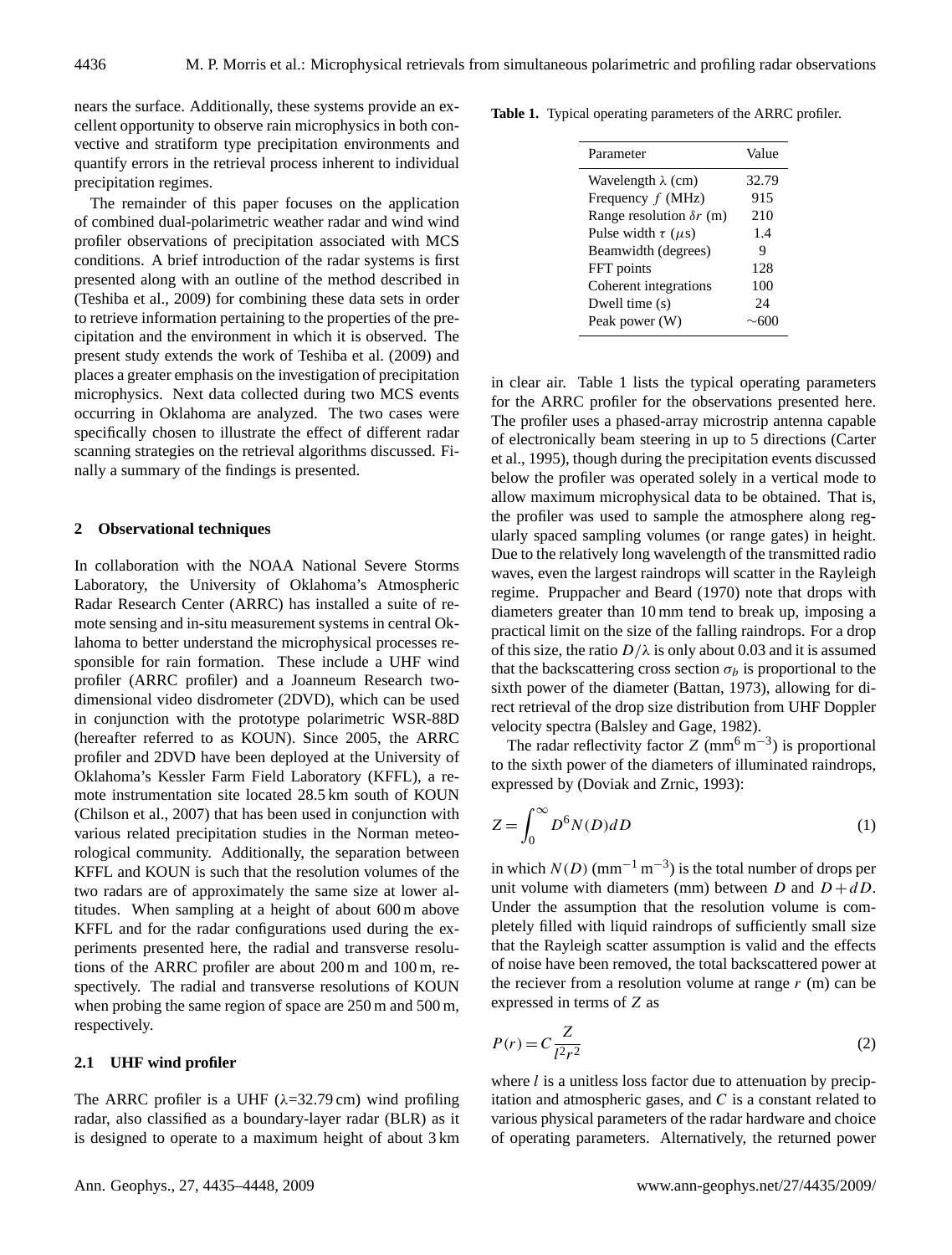may be expressed in terms of the Doppler spectrum  $S(v)$ , a power-weighted distribution of radial velocities inside the resolution volume [\(Doviak and Zrnic,](#page-12-1) [1993\)](#page-12-1) as

<span id="page-2-0"></span>
$$
P(r) = \int_{-\infty}^{\infty} S(v) dv.
$$
 (3)

 $S(v)$  is the energy backscattered by targets with radial velocities (m s<sup>-1</sup>) between v and  $v + dv$ . Assuming the loss factor *l* to be constant across the range of fallspeeds and accounting for range and calibration effects, Eqs. [\(2\)](#page-1-1) and [\(3\)](#page-2-0) define a closed form expression for the returned power in terms of both the drop size distribution and the Doppler spectrum. The two may be equated, yielding an expression for the drop size distribution:

$$
N(D) = \frac{S_{rc}(v)}{D^6} \frac{dv}{dD}.
$$
\n<sup>(4)</sup>

using the notation that  $S_{rc}(v)$  is the calibrated, rangecorrected Doppler spectrum,  $D$  (mm) is the raindrop diameter, and  $dv/dD$  (m s<sup>-1</sup> mm<sup>-1</sup>) represents the coordinate transformation from velocity space to diameter space and is derived from the fallspeed relation, first proposed by [Brandes](#page-12-6) [et al.](#page-12-6) [\(2002\)](#page-12-6):

<span id="page-2-4"></span>
$$
v(D) = -0.1021 + 4.392D - 0.9551D^{2} +
$$
  
0.07934D<sup>3</sup> - 0.002362D<sup>4</sup> (5)

in which  $v(D)$  is the terminal velocity (m s<sup>-1</sup>) of a raindrop with diameter  $D$  (mm). A density correction factor of  $(\rho_0/\rho)^{0.4}$  may be appended to the above relationship to account for the vertical decrease of air density in the standard atmosphere, where  $\rho$  and  $\rho_0$  (kg m<sup>-3</sup>) are the densities aloft and at the surface, respectively [\(Foote and duToit,](#page-13-6) [1969\)](#page-13-6). The vertical density structure may easily be calculated from a nearby representative radiosonde observation. In the case of the events presented in the current work, the 12:00 UTC soundings from the Norman National Weather Service Office were utilized.

## **2.2 KOUN**

As part of the ongoing effort to modernize the United States weather agencies and realizing the need for ongoing research, the National Weather Service provided the components necessary for assembly of a research WSR-88D under the care of the National Severe Storms Laboratory (NSSL), to be used for developing advanced radar techniques and advancing operations [\(Doviak et al.,](#page-13-7) [2000\)](#page-13-7). The KOUN radar is an S-Band  $(\lambda=10.9 \text{ cm})$  dual-linearpolarization weather radar that simultaneously transmits vertically and horizontally-polarized radio waves. It has been used extensively for the development of methods to improve acquisition time, reduce range and velocity ambiguity [\(Sachidananda and Zrnic,](#page-13-8) [2006\)](#page-13-8), identify polarimetric signatures in supercell thunderstorms [\(Kumjian and Ryzhkov,](#page-13-9) [2008;](#page-13-9) [Ryzhkov et al.,](#page-13-10) [2005b\)](#page-13-10), and improve quantitative

**Table 2.** Typical operating parameters of the KOUN polarimetric radar.

<span id="page-2-1"></span>

| Parameter                                    | Value   |
|----------------------------------------------|---------|
| Wavelength $\lambda$ (cm)                    | 10.9    |
| Aliasing velocity $V_a$ (m s <sup>-1</sup> ) | 27.595  |
| Aliasing range $r_a$ (km)                    | 150     |
| Pulse repetition frequency (Hz)              | 1012    |
| Pulse width $\tau$ ( $\mu$ s)                | 1.5     |
| Beamwidth (degrees)                          |         |
| Peak power (Watts)                           | 750.000 |

precipitation estimation during periods of intense rainfall [\(Ryzhkov et al.,](#page-13-11) [2005a\)](#page-13-11). The success of this radar has prompted the NOAA officials to upgrade the national WSR-88D network to include polarimetric capability [\(Saffle et al.,](#page-13-12) [2007\)](#page-13-12). Typical operating parameters for KOUN during precipitation events are listed in Table [2.](#page-2-1)

Polarimetric radar is capable of retrieving the DSD parameters of an assumed functional form of the DSD due to its sensitivity to both size and shape effects. Numerous methods have been proposed in the literature [\(Seliga and Bringi,](#page-13-13) [1978;](#page-13-13) [Zhang et al.,](#page-13-14) [2001;](#page-13-14) [Cao et al.,](#page-12-7) [2007\)](#page-12-7) to retrieve parameters of an exponential or gamma raindrop distribution. Here, we fit polarimetric data to the two-parameter exponential DSD model: [\(Laws and Parsons,](#page-13-15) [1943\)](#page-13-15):

$$
N(D) = N_0 \exp(-\Lambda D),\tag{6}
$$

where  $N_0$  is a concentration parameter (mm<sup>-1</sup> m<sup>-3</sup>) and  $\Lambda$ is a slope parameter  $(mm^{-1})$ . Implications of using the exponential DSD can be found in [Zhang et al.](#page-13-16) [\(2006,](#page-13-16) [2008\)](#page-13-17); [Cao](#page-12-7) [et al.](#page-12-7) [\(2007\)](#page-12-7). The *n*-th moment  $M_n$  of the exponential DSD is given by:

<span id="page-2-3"></span>
$$
M_n = N_0 \Gamma(n+1) \Lambda^{-(n+1)},\tag{7}
$$

where  $\Gamma(\cdot)$  denotes the complete gamma function. Taking the ratio of any two moments eliminates  $N_0$ , and gives  $\Lambda$  in terms of this ratio. Given the value of  $\Lambda$ ,  $N_0$  can then be calculated from any moment.

[Seliga and Bringi](#page-13-18) [\(1976\)](#page-13-18) propose a method to retrieve the two parameters of the exponential DSD of the form

<span id="page-2-2"></span>
$$
N(D) = N_0 \exp\left(\frac{-3.67 D}{D_0}\right) \tag{8}
$$

from  $Z_H$  (mm<sup>6</sup> m<sup>-3</sup>) and  $Z_{DR}$  (dB) measured at S band, based on the [Gans](#page-13-19) [\(1912\)](#page-13-19) extension to the classical Rayleigh scatter theory. Here  $D_0$  is the median volume diameter given by

$$
\int_0^{D_0} D^3 N(D) dD = \frac{1}{2} \int_0^{\infty} D^3 N(D) dD.
$$
 (9)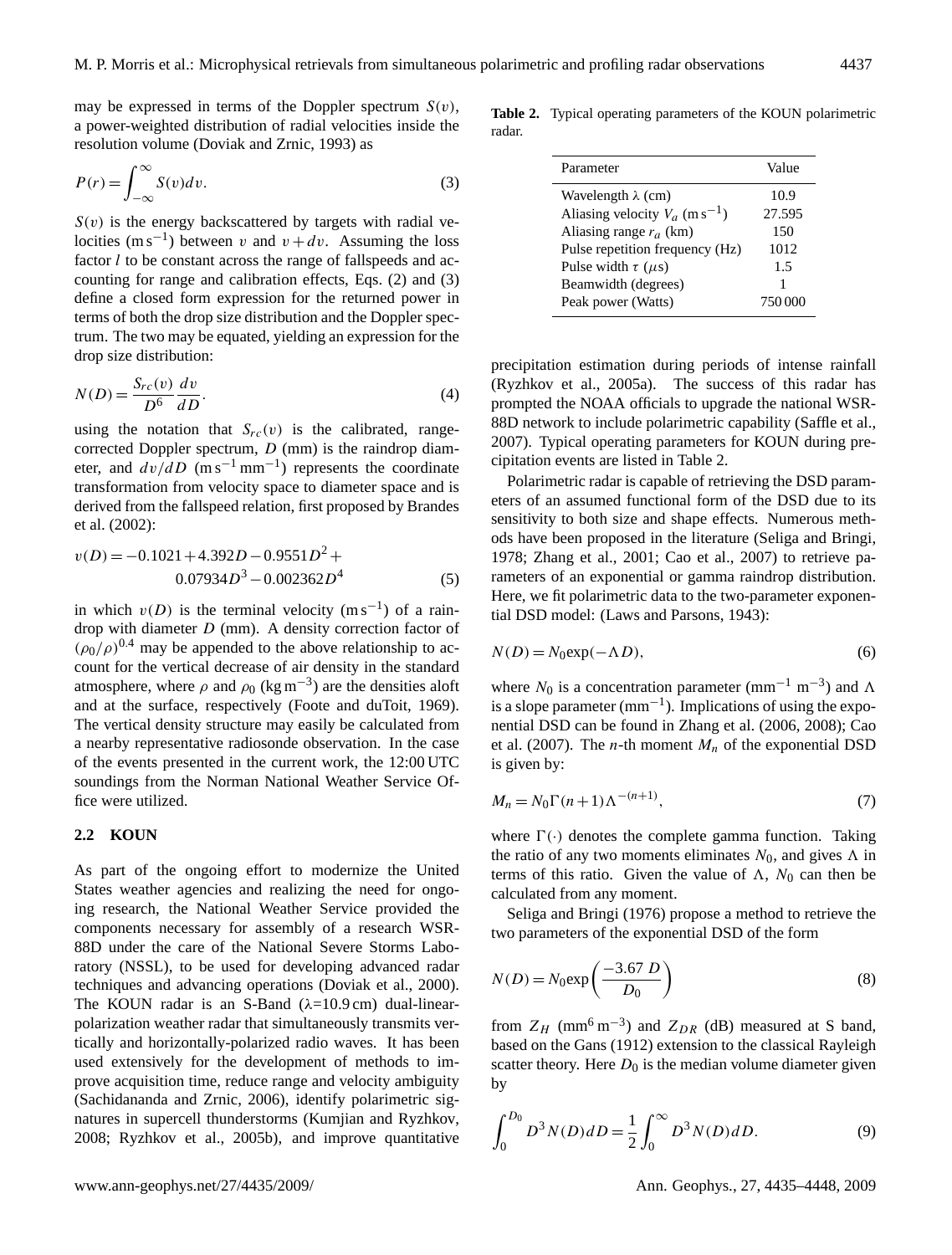The radar reflectivity factor  $Z_{HV}$  at horizontal or vertical polarization may be expressed as

<span id="page-3-1"></span>
$$
Z_{HV} = \frac{\lambda^4 10^6}{\pi^5 |K|^2} \int_0^{D_{\text{max}}} \sigma_{HV}(D) N(D) dD,
$$
 (10)

where  $\sigma_{HV}$  (cm<sup>2</sup>) is the backscattering cross section at horizontal or vertical polarization,  $\lambda$  (cm) is the radar wavelength,  $|K|$  (unitless) is the dielectric constant of liquid water,  $D$  is the drop diameter (cm),  $D_{\text{max}}$  is set to 1 cm, and the factor of 10<sup>6</sup> converts  $Z_{HV}$  to mm<sup>6</sup> m<sup>-3</sup>. Differential reflectivity  $Z_{DR}$  (dB) is given by

<span id="page-3-0"></span>
$$
Z_{DR} = 10\log_{10}\frac{Z_H}{Z_V},\tag{11}
$$

in which  $Z_H$  and  $Z_V$  (mm<sup>6</sup> m<sup>-3</sup>) are the radar reflectivity factors at horizontal and vertical polarizations, respectively. From Eqs.  $(8-11)$  $(8-11)$ ,  $D_0$  can be calculated through substitution of Eq. [\(10\)](#page-3-1) into Eq. [\(11\)](#page-3-0), and  $N_0$  may be solved from Eq. [\(10\)](#page-3-1) given  $D_0$ .

In addition to the differential reflectivity  $Z_{DR}$ , values of correlation coefficient  $\rho_{HV}$  are considered in this study. The value of  $\rho_{HV}$  expresses the degree to which the average backscattered horizontal and vertical returns are correlated. The correlation coefficient is often used as a discriminator when classifying precipitation by type, e.g., liquid phase or frozen phase or when identifying sources of noise in dualpolarimetric radar data [\(Ryzhkov et al.,](#page-13-11) [2005a\)](#page-13-11).

## **2.3 2DVD**

Since rain microphysics are retrieved from the two radars based on remote sensing data, it is important to provide ground truth to these measurements to increase confidence in their accuracy. The 2DVD provides such a capability by directly sampling falling hydrometeors as they pass through a pair of parallel light sheets, casting shadows onto a pair of orthogonally-viewing line-scan cameras. The orthogonal views allow the 2DVD software to determine the axial ratio, oblateness, and equivalent diameter of each drop, and the time delay between the drop passing through the two sheets gives the fallspeed. The 2DVD records this information along with an image of the drop from the two cameras. The cameras on which the shadows are projected are of finite size, so the DSD measured by the 2DVD is discretized instead of continuous. The minimum drop diameter the instrument can resolve is 0.19 mm. During the post-processing of the raw data, sampled drops are partitioned into 41 diameter bins of 0.2 mm width between 0.1 and 8.1 mm, and DSD data are provided at 1 min intervals. A more complete description of the 2DVD system is given by [Kruger and Kra](#page-13-20)[jewski](#page-13-20) [\(2002\)](#page-13-20). Fitting of the observed DSD to a model may be achieved either through a least-squares process or by a moment method as described above.

#### **2.4 Retrieval comparison**

To assess the relative accuracy of the DSD retrieval methods and quantify the differences between precipitation regimes, radar reflectivity factor Z, mass-weighted mean diameter  $D_m$ , and rainfall rate R are calculated from the data collected by each instrument and compared. Vertical profiles of the polarimetric and DSD data from KOUN are extracted from the RHI or PPI scans and interpolated onto a grid that matches the range gate spacing of the wind profiler [\(Teshiba et al.,](#page-13-0) [2009\)](#page-13-0). For the data presented in this study, wind profiler and KOUN data from the third range gate above the profiler (600 m a.g.l.) are presented due to a signal processing error that corrupted data at the lowest two range gates. Comparison of radar data from the lowest possible elevation and the 2DVD ensures the proper behavior of the retrievals, increasing the confidence in the retrievals at greater altitudes.

Direct comparison between the retrieved exponential DSDs is made using the mass-weighted mean diameter  $D_m$ (mm), which in terms of an exponential distribution is expressed (using Eq. [7\)](#page-2-3) as

$$
D_m = \frac{M_4}{M_3} = \frac{N_0 \Gamma(5) \Lambda^{-5}}{N_0 \Gamma(4) \Lambda^{-4}} = \frac{4}{\Lambda}.
$$
 (12)

Here,  $D_m$  is selected as it is inversely proportional to the slope parameter  $\Lambda$  and its behavior is much more intuitive physically.

#### **2.5 Vertical velocity estimation**

One of the complications that arises in the retrieval of the raindrop size distribution from wind profiler Doppler spectra is the bias which is introduced in the presence of vertical air motion [\(Rogers,](#page-13-21) [1967\)](#page-13-21). Previous investigators [\(Waka](#page-13-22)[sugi et al.,](#page-13-22) [1986;](#page-13-22) [Cifelli et al.,](#page-12-8) [2000;](#page-12-8) [Schafer et al.,](#page-13-23) [2002\)](#page-13-23) have utilized combined UHF and VHF wind profiler data to deconvolve the Bragg scattering portion of the observed Doppler spectrum under the simplifying assumption of Gaussian turbulence [\(Tennekes and Lumley,](#page-13-24) [1973\)](#page-13-24). Here, we utilize a method first proposed by [Teshiba et al.](#page-13-0) [\(2009\)](#page-13-0) in which the fallspeed relation given by Eq. [\(5\)](#page-2-4) is applied to the retrieved DSD from polarimetric parameters and compared to that measured by the UHF profiler. The first moments  $(\bar{v}_r)$  of both spectra are calculated and the difference between them is attributed to vertical air motion. The UHF Doppler spectra are then corrected and the DSD is retrieved. Figure [1](#page-4-0) graphically depicts the retrieval process and interdependency between the data collected by the instruments. Preliminary studies of this method [\(Morris et al.,](#page-13-25) [2008;](#page-13-25) [Morris,](#page-13-26) [2008\)](#page-13-26) applied to MCS events in Oklahoma indicate the algorithm is robust and produces results consistent with idealized models of such storms.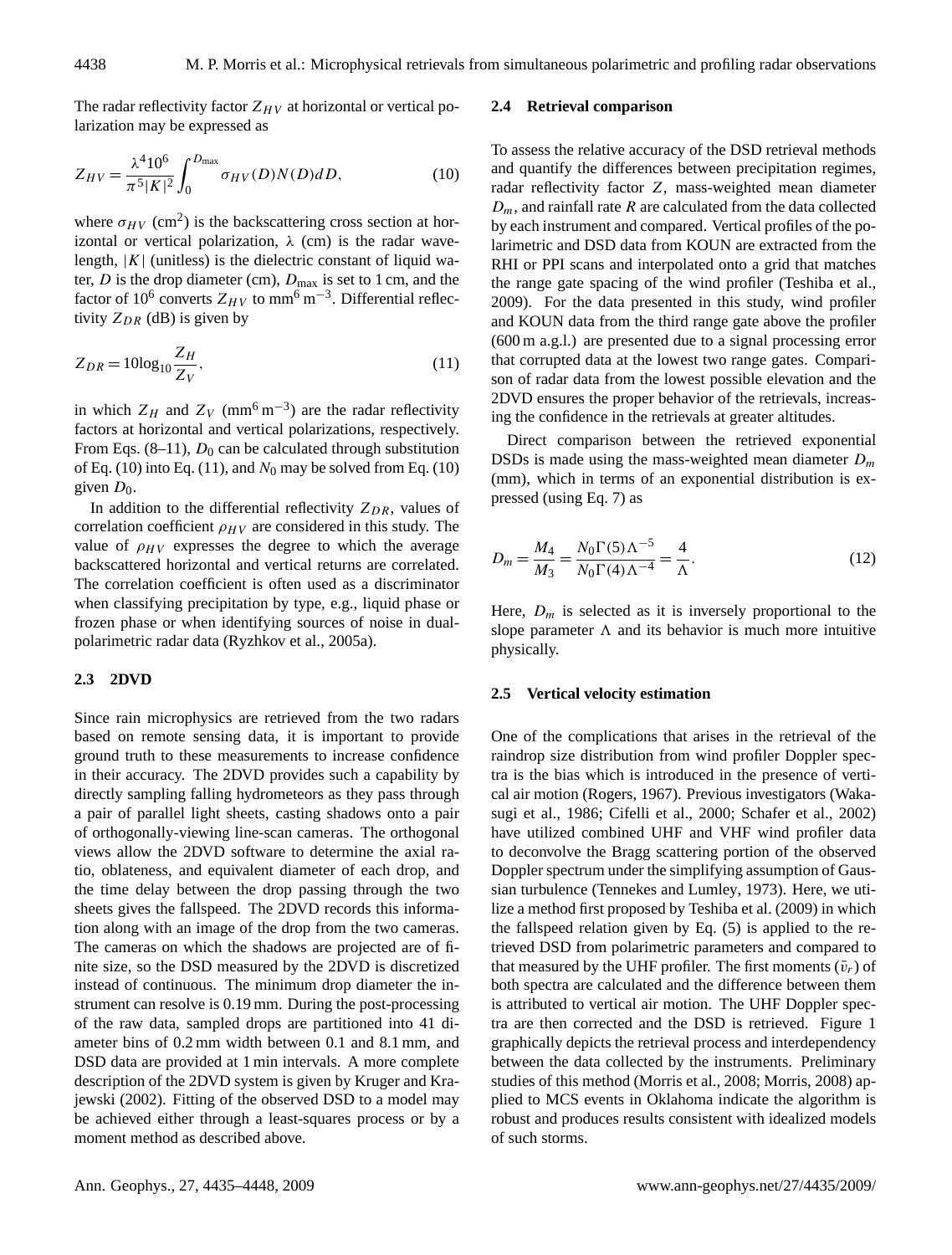

<span id="page-4-0"></span>**Fig. 1.** Flowchart demonstrating the retrieval process from various instruments.

# **3 Case study – 11 March 2007**

On the morning of 11 March 2007, a mature squall line impacted much of central Oklahoma and presented an opportunity to examine its microphysical structure with the combined instrumentation. During this event, KOUN collected polarimetric data in a range-height indicator (RHI) mode above KFFL, while the ARRC profiler and 2DVD provided continuous data for the duration of the event. A total of 38 mm of precipitation was recorded by the Oklahoma Mesonet installation at Washington, located about 320 m south-southeast of the ARRC profiler. The structure of the squall line also allowed for testing of the DSD and vertical velocity retrieval algorithms in convective and stratiform precipitation cases.

The 11 March 2007 squall line did not exhibit classic squall line structure, as the stratiform precipitation in the rear of the system was not expansive and the presence of a mesoscale convective vortex resulted in north-south asymmetry [\(Houze,](#page-13-27) [1993\)](#page-13-27). However, the extent of the stratiform precipitation was sufficient to gather a significant amount of data from KOUN, the ARRC profiler, and the 2DVD. Range-time-intensity (RTI) plots displaying various parameters measured by the ARRC profiler and KOUN during the duration of the event are provided in Fig. [2.](#page-5-0) The leading edge of the convection can be seen as a region of enhanced signalto-noise ratio (SNR) from approximately 11:00 to just after 11:30 UTC and extending above 6 km in height. Significant velocity aliasing resulting from intense updrafts can be seen around 11:30 UTC. The polarimetric variables presented in the figure ( $Z_H$ ,  $Z_{DR}$ , and  $\rho_{HV}$ ) are consistent with the measurements from the profiler, as large reflectivity values near the surface are indicative of heavy precipitation cores. Enhanced  $Z_{DR}$  values near the surface indicate the presence of large drops, which tend to be more frequent in convective clouds due to strong vertical motion and rapid growth near the cloud base [\(Tokay and Short,](#page-13-28) [1996\)](#page-13-28). Estimates of the vertical air motion within the precipitation region are presented in [Teshiba et al.](#page-13-0) [\(2009\)](#page-13-0).

Behind the leading convection, average vertical velocity decreases as precipitation particles travel through the transition zone to the stratiform region, while SNR measured by the ARRC profiler decreases as a result of the decrease in intensity of precipitation. This region corresponds to the time interval from just after 11:30 till just before 12:00 UTC. An associated decrease in  $Z_H$  and  $Z_{DR}$  measured by KOUN indicates this is a classic transition zone. A second region of enhanced SNR and vertical velocity is observed behind this transition zone at about 11:45 UTC, coincident with a downward depression in the  $\rho_{HV}$  field and enhanced  $Z_{DR}$  near 2 km a.g.l., which may be caused by compensatory subsidence in the wake of the intense leading convection, and consistent with the results presented by [Smull and Houze](#page-13-4) [\(1987\)](#page-13-4) and [Houze and Rappaport](#page-13-29) [\(1984\)](#page-13-29). Again, the reader is referred to [Teshiba et al.](#page-13-0) [\(2009\)](#page-13-0) for estimates of the vertical air motion within the precipitation region.

In the trailing stratiform region of the squall line, the melting layer is clearly evident from the strong fallspeed gradient at around 2.5 km a.g.l., its height consistent with the  $0^{\circ}$ C isotherm from the 12:00 UTC Norman sounding. In the figure this region corresponds to the period just before 12:00 through 14:30 UTC. The radar bright band is also clearly evident in the  $Z_H$  values measured by KOUN, indicating the rapid melting of snowflakes. A well-defined region of decreased  $\rho_{HV}$  between 2.5 and 3 km a.g.l. indicates the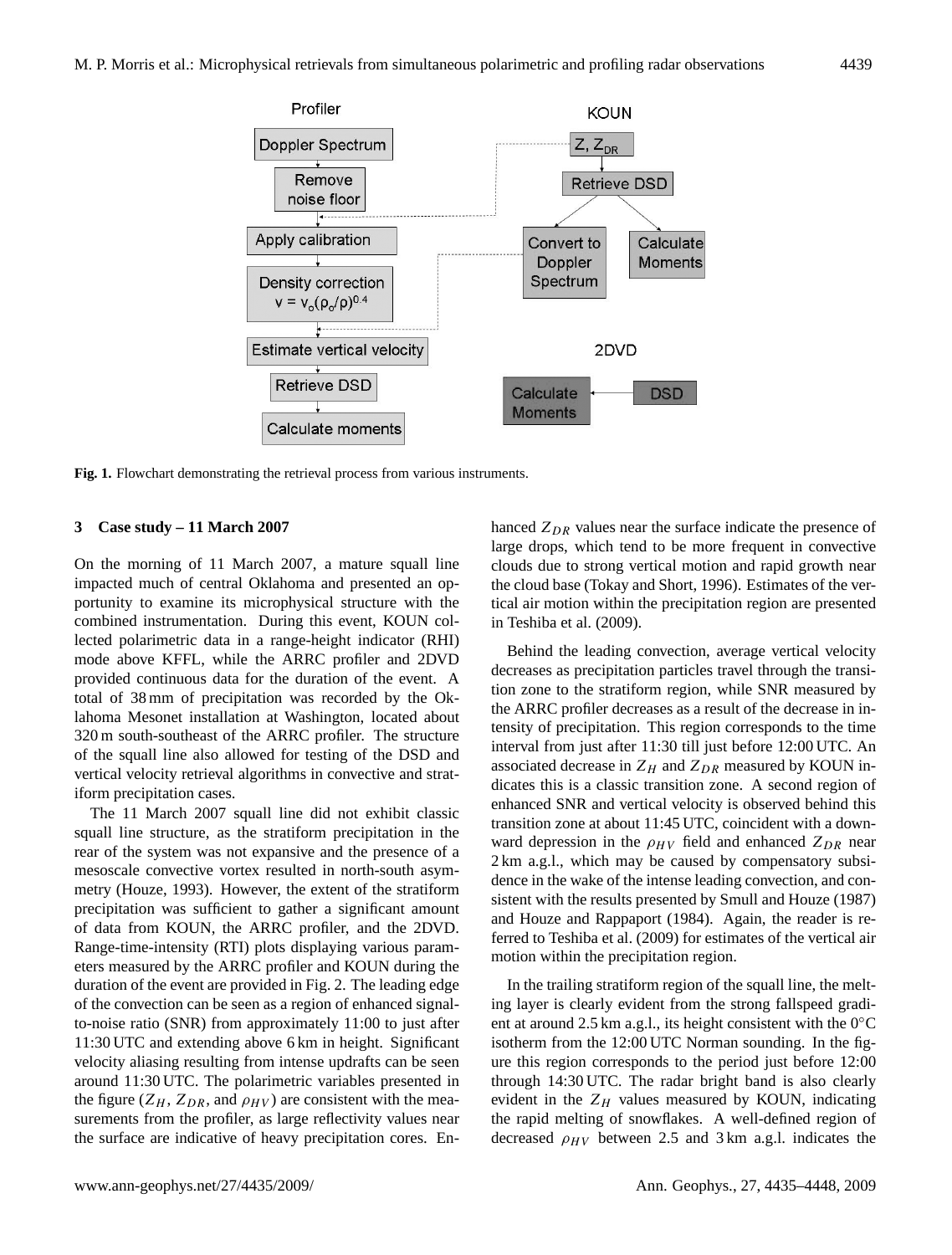

<span id="page-5-0"></span>**Fig. 2.** Time-height cross sections of data collected during 11 March 2007 squall line event. Elevation is in kilometers above ground level, time is in UTC. Presented data fields are (from top to bottom): KOUN  $Z_H$  (dBZ), KOUN  $Z_{DR}$  (dB), KOUN  $\rho_{HV}$ , ARRC profiler signal-to-noise ratio (dB), and ARRC profiler mean vertical velocity  $(m s^{-1})$ .

presence of mixed-phase particles in the melting layer, and intermittent regions of enhanced  $Z_{DR}$  may be indicative of itermittent periods of heavy (large  $Z_{DR}$ ) and light (small  $Z_{DR}$ ) precipitation.

## **3.1 DSD parameters**

A time history of Z,  $D_m$ , and R for the 11 March 2007 event is presented in Fig. [3.](#page-6-0) Data from KOUN, the 2DVD, and the ARRC profiler are plotted together for comparison. Profiler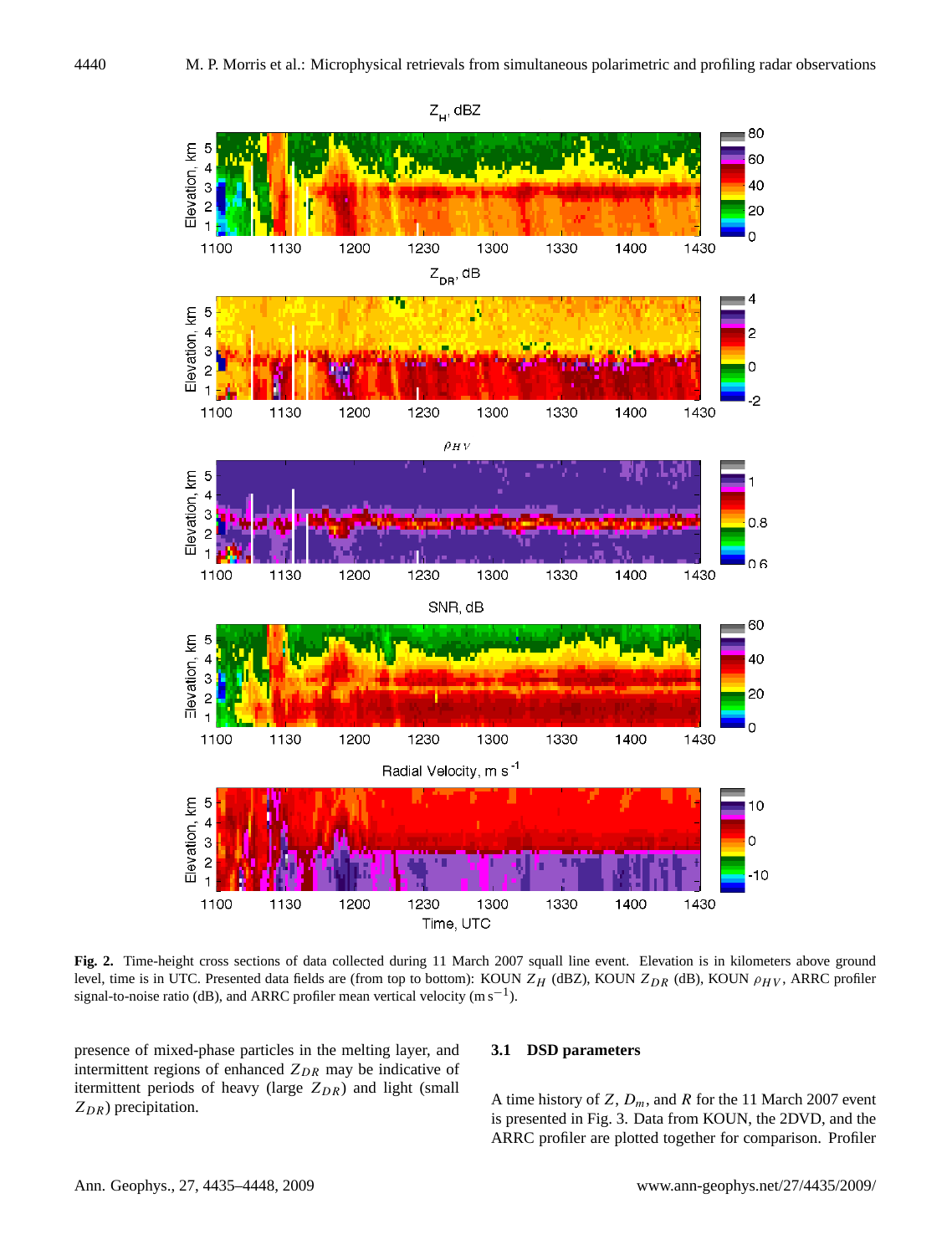

<span id="page-6-0"></span>**Fig. 3.** Time histories of Z,  $D_m$ , and R for data collected during the 11 March 2007 rain event. The 2DVD data were collected at the surface and the radar data correspond to a height of 600 m a.g.l.

data with and without the vertical air velocity correction applied are plotted to illustrate the improvement in the retrieval from the Doppler spectra. DSD data from the profiler and KOUN are from the third gate above ground level (∼600 m) and the 2DVD data are recorded at the surface.

Both KOUN and the ARRC profiler are independently calibrated. The radar reflectivity factor Z for KOUN is matched to those reported for the operational WSR-88D system KTLX. In addition to the standard Z calibration, KOUN additionally requires a  $Z_{DR}$  calibration. This is achieved by requiring that  $Z_{DR}$  values obtained immediately above the bright band have a value of 0.2 to 0.3, which is characterisitic of the  $Z_{DR}$  of the dry aggregated snow that is typically found in that region. The wind profiler has been calibrated using the 2DVD during a period of precipitation. Bearing this in mind, the Z values from each instrument agree rather well (see the upper panel of Fig. [3\)](#page-6-0). [Gage et al.](#page-13-30) [\(2000\)](#page-13-30) have proposed that wind profilers be used to independently calibrate scanning radars for combined instrument studies, and the data shown in Fig. [3](#page-6-0) support this claim. Were the Z values to be in considerable disagreement, the mathematical ba-

sis for the conversion from velocity space to diameter space would be erroneous and some of the subsequent data would be of little value.

The different retrieved time histories of  $D_m$  shown in Fig. [3](#page-6-0) generally show good agreement; although, some deviations do exist. For example, prior to ∼13:30 UTC, the values of  $D_m$  calculated using the retrieved DSDs from KOUN and the profiler are slightly lower than those from the 2DVD. After ∼13:30 UTC, the agreement in the estimates of  $D_m$ and  $R$  tend to improve. Interestingly, a discrete jump can be seen in the time history of  $D_m$  observations at about this time. This can be attributed to the increased presence of embedded showers in the stratiform rain characterized by fewer observed small drops. Although not well documented in the literature, the trailing precipitation associated with MCSs observed in Oklahoma are known to be non-uniform. It is not clear at this point if these two features in the data are related to one another or not. Some of the fluctuations in  $D_m$  retrieved prior to ∼11:25 UTC are possibly the result of weak signal-to-noise ratio (Fig. [2\)](#page-5-0).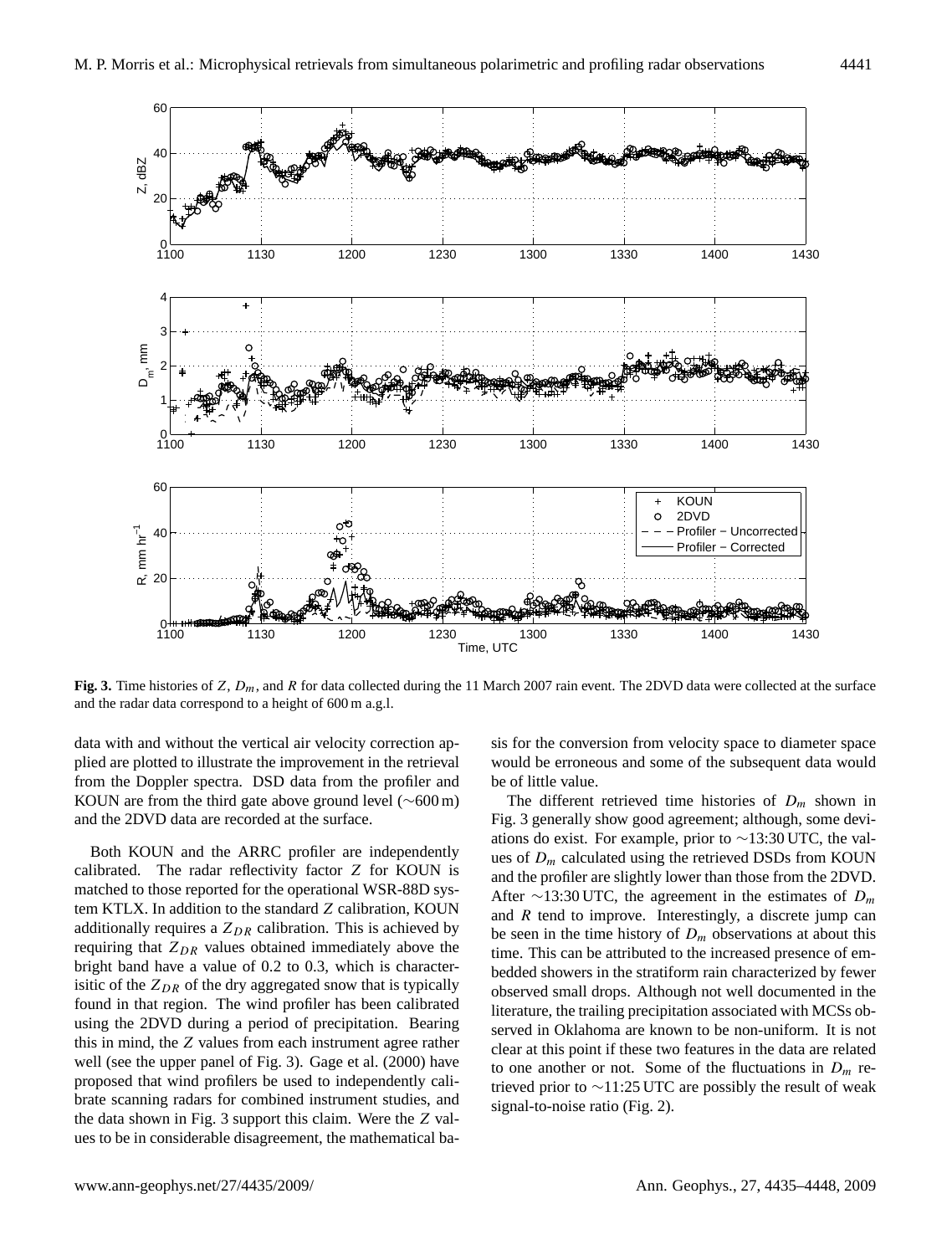

<span id="page-7-0"></span>**Fig. 4.** RTI plots of Dm for an exponential DSD retrieved from KOUN (upper panel) and the ARRC profiler (lower panel) during 11 March 2007 rain event. Units are in mm. Data above the melting layer not presented.

Rainfall rate data shown in Fig. [3](#page-6-0) are an indication of the improvement of the profiler DSD retrieval algorithm when the vertical velocity algorithm is applied. During the leading convection, strong upward air motion is present even though the rain rate is rather low. The uncorrected profiler spectrum yields a maximum rain rate in excess of  $20 \text{ mm h}^{-1}$ , while the other three data sources agree that the actual rain rate is closer to  $15 \text{ mm h}^{-1}$ . Furthermore, improvement is more noticeable during an intense downdraft observed near 12:00 UTC. Without the vertical velocity correction, the downward transport of hydrometeors is not detected by the ARRC profiler, so it yields rain rates less than  $10 \text{ mm h}^{-1}$ while the corrected data produce rates of  $15-20$  mm h<sup>-1</sup>. However, the 2DVD and KOUN data present rain rates in excess of  $20 \text{ mm h}^{-1}$ , and as high as  $40 \text{ mm h}^{-1}$ . [Teshiba](#page-13-0) [et al.](#page-13-0) [\(2009\)](#page-13-0) speculate that in this region melting graupel and small hail above the melting layer generates additional negative buoyancy, accelerating the growth of descending raindrops. In the stratiform region of the MCS, the vertical air motion is negligible and the retrieved rain rates are in good agreement between each of the instruments.

Table [3](#page-8-0) lists the total rainfall accumulations measured by the ARRC profiler, KOUN, the 2DVD and the Oklahoma Mesonet site at Washington for the interval 11:15 UTC to 14:48 UTC 11 March 2007. It is clear that the vertical velocity correction improves the profiler-based rainfall accumulation, as the corrected value is within 2.5 mm of the Mesonet observation, while the uncorrected data produce less than 20 mm of total precipitation. Both KOUN and the disdrometer slightly overestimate the rainfall rate, but this may be a result of the relative sampling times of each instrument (1 min for KOUN and the 2DVD, 5 min for the Mesonet).

Time-height plots of the mass-weighted mean diameter  $D_m$  for a fitted exponential distribution and the associated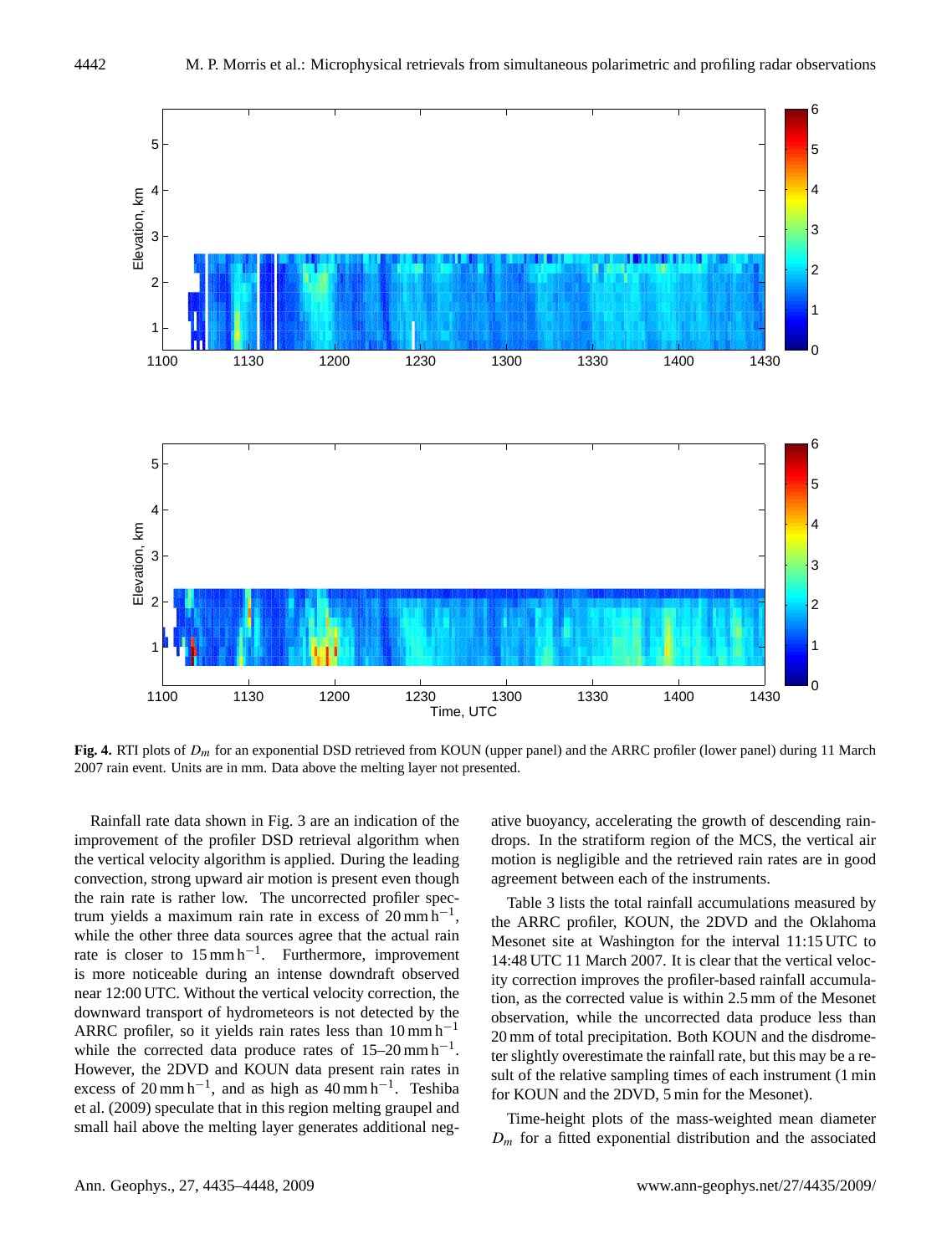

<span id="page-8-1"></span>**Fig. 5.** Time history plots of  $D_m$  for an exponential DSD retrieved from KOUN and the ARRC profiler during 11 March 2007 rain event at 2 km a.g.l. (upper panel) and 1 km a.g.l. (lower panel).

**Table 3.** Total rainfall accumulations for the 11 March 2007 event.

<span id="page-8-0"></span>

| Total rainfall       |
|----------------------|
| 27.69 mm             |
| 30.16 mm             |
| $19.3 \,\mathrm{mm}$ |
| $25.2 \,\mathrm{mm}$ |
| 29.36 mm             |
|                      |

time histories at 1 and 2 km a.g.l. are shown in Figs. [4](#page-7-0) and [5,](#page-8-1) respectively. These representations of the data are not only useful for investigating time and height variations of  $D_m$ , but also for identifying areas of departure between the different estimates (from KOUN, the ARRC profiler, and the 2DVD). For example, as seen in Figs. [4](#page-7-0) and [5](#page-8-1) just prior to 12:00 UTC, some values of  $D_m$  estimated from the ARRC profiler data are two to three times larger than those from KOUN. Errors in the estimation of DSD parameters from profiler data can occur if the ambient vertical wind is not properly accounted

for [\(Kanofsky and Chilson,](#page-13-31) [2008\)](#page-13-31). However, an overestimation of  $D_m$  is expected for unaccounted for upward wind velocity. For the period in question, a downward velocity has been observed [\(Teshiba et al.,](#page-13-0) [2009\)](#page-13-0). It is also possible that values of  $D_m$  from KOUN are underestimated. Currently, the cause of the sharp difference is not known.

Bearing the above discrepancies in mind and proceeding with caution, it is still possible to draw some conclusions from the results shown in Figs. [4](#page-7-0) and [5.](#page-8-1) In the convective regime, values of  $D_m$  are typically greater than 3 mm in the convective cores and near 1 mm in the downdrafts, suggesting rapid drop growth and large-drop spectra in the convective regime while the downdrafts contain concentrations of smaller drops. This is consistent with the plot of  $D_m$  in Fig. [3,](#page-6-0) which indicates a rapid decrease in the massweighted mean diameter in the wake of the convection (after ∼11:30 UTC). The values of  $D_m$  here are consistent with those presented by [Uijlenhoet et al.](#page-13-32) [\(2003\)](#page-13-32) and [Maki et al.](#page-13-33) [\(2001\)](#page-13-33) for squall lines observed in the United States and Australia, respectively.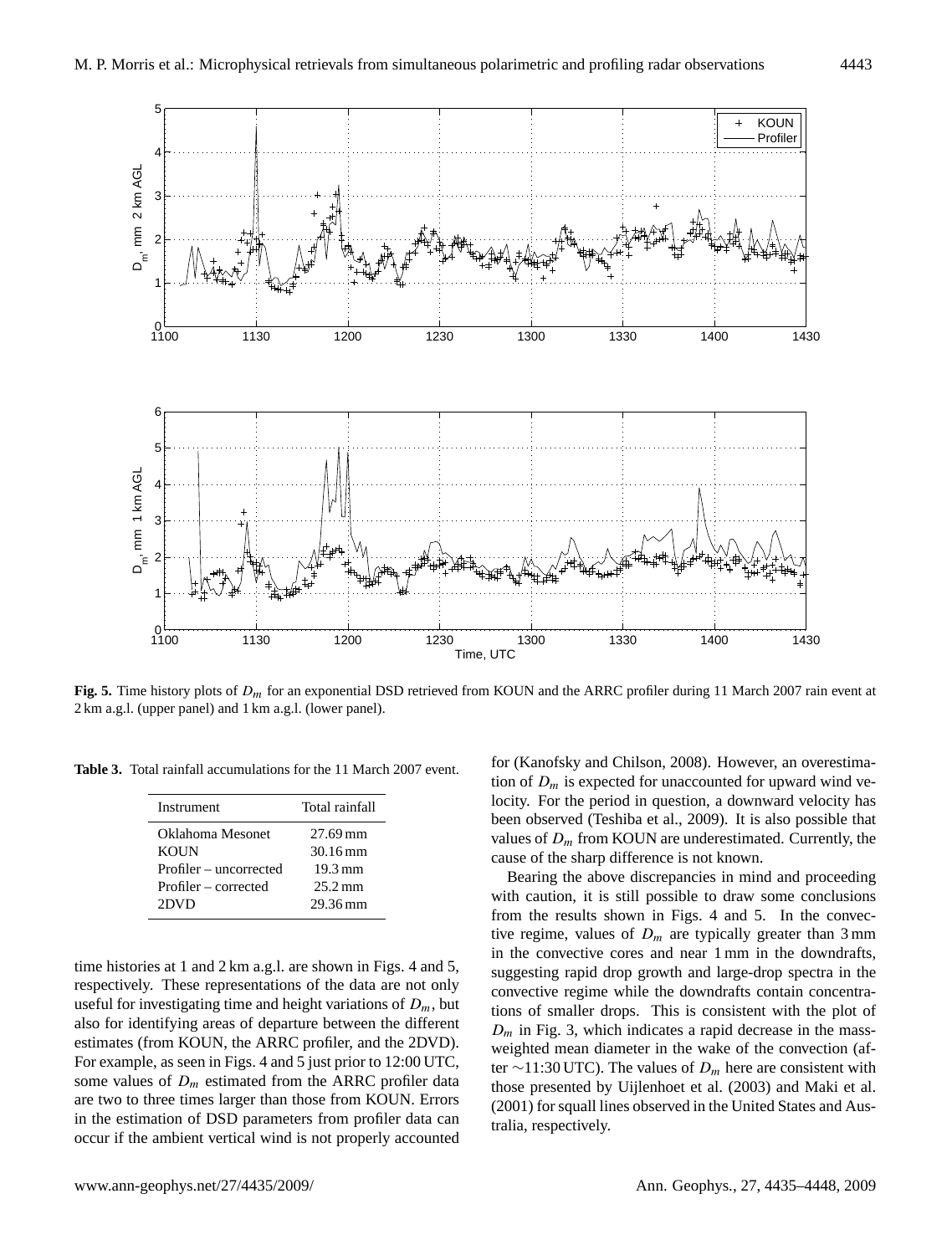

<span id="page-9-0"></span>**Fig. 6.** Time history of Z,  $D_m$ , and R from 13 July 2007 rain event. The 2DVD data were collected at the surface and the radar data correspond to a height of 600 m a.g.l.

In the transition zone,  $D_m$  values of approximately 1 mm indicate small drop spectra, while in a convective downdraft following the transition zone, characteristic  $D_m$  values increase to 2.5 to 3 mm. It is likely that the settling of remnant hydrometeors from the convective region produces the larger drops that are observed in this case. The change in  $D_m$  is similar in concept to the change in  $N_0$  as the spectra changes from small-drop spectra in the transition region to intermediate-size spectra in the downdraft [\(Waldvogel,](#page-13-34) [1974\)](#page-13-34).

In the stratiform region of the MCS, the fallstreaks of increased  $Z_{DR}$  observed in Fig. [2](#page-5-0) are associated with larger  $D_m$ values and, by extension, large-drop spectra. However, there is not an appreciable change in the mass-weighted mean diameter apparent in Fig. [3.](#page-6-0) These features indicate the presence of weak embedded convection in the stratiform regime, which also produces the enhanced  $Z_H$  above the melting layer observed in Fig. [2.](#page-5-0)

#### **4 Case study – 13 July 2007**

A second mature squall line event occuring early in the morning of 13 July 2007 provided additonal opportunity to study rain microphysics in much the same way as the 11 March 2007 case. During this event, KOUN collected polarimetric data in standard plan-position indicator (PPI) mode as opposed to the RHI mode which was employed on 11 March, but due to a network failure a substantial number of tilts are missing before 10:00 UTC. However, the ARRC profiler and 2DVD provided continuous data for the duration of the event.

A total of 42 mm of precipitation was measured by the Washington Oklahoma Mesonet installation during the passage of the system. This squall line event adhered more closely to the "classic" MCS morphology, with an unbroken line of leading convection, strong transition zone, and extensive trailing stratiform precipitation. By contrast, the leading convection of the 11 March event was slightly more cellular in appearance and the system was attended by a midlevel mesoscale convective vortex that is often observed in asymmetric squall lines.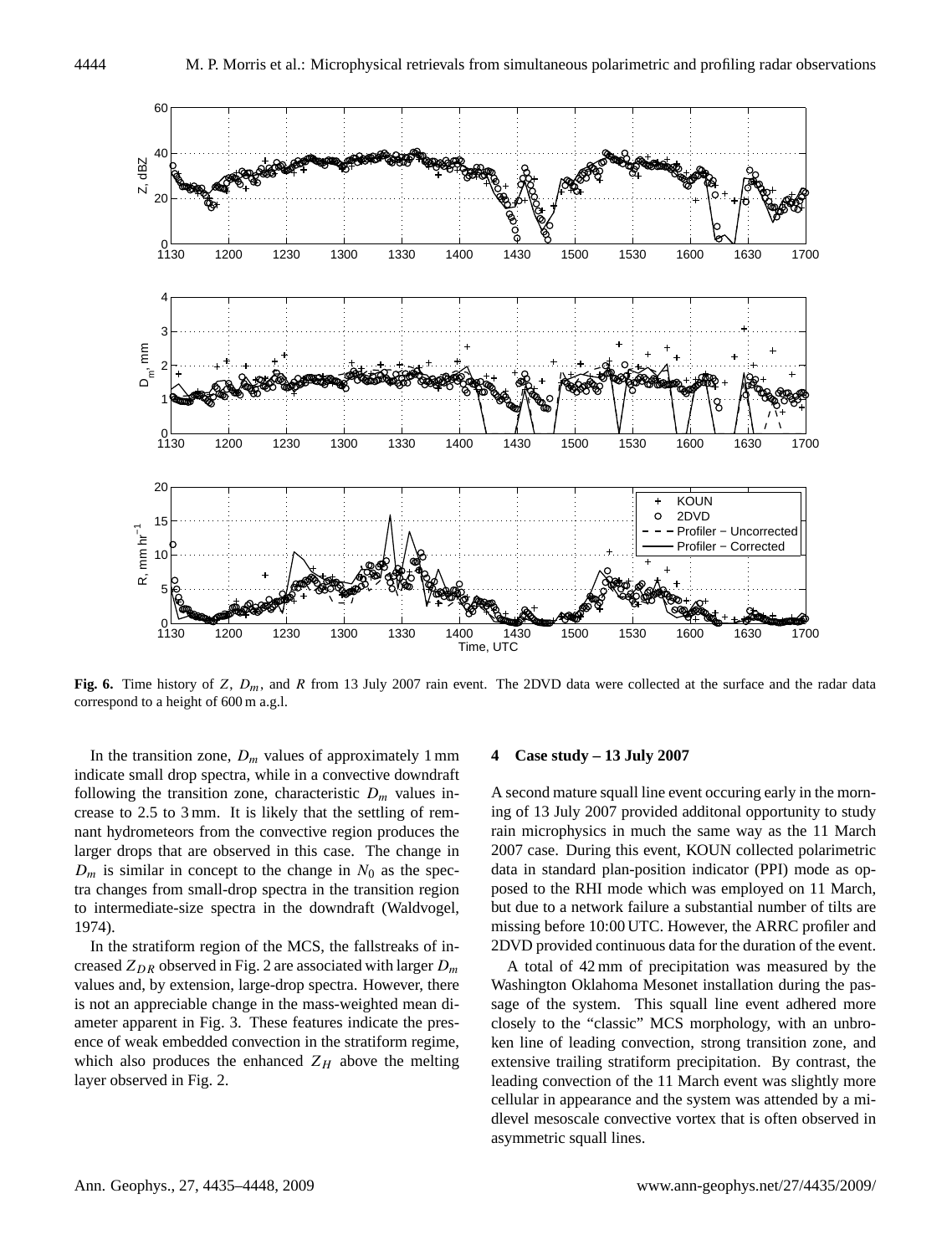

<span id="page-10-0"></span>Fig. 7. RTI plots of  $D_m$  for an exponential DSD retrieved from KOUN (upper panel) and the ARRC profiler (lower panel) during 13 July 2007 rain event. Units are in mm. Data above the melting layer are not presented.

# **4.1 DSD parameters**

The time histories of radar reflectivity factor Z, massweighted mean diameter  $D_m$  and rainfall rate R is presented for the 13 July event in Fig. [6.](#page-9-0) Data from all three instruments are presented to facilitate intercomparison, and the retrieved DSDs from the ARRC profiler with and without the vertical velocity correction applied are plotted to show improvement in the retrievals. As in Fig. [3,](#page-6-0) DSD data from the profiler and KOUN are from the third gate above ground level ( $\sim 600 \text{ m}$ ) and the 2DVD data are recorded at the surface.

The upper panel of Fig. [6](#page-9-0) indicates that the radar reflectivity factor is nearly the same for the 13 July data and the stratiform precipitation portion of the 11 March squall line, with observed values falling between 35 and 40 dBZ. A lull in precipitation is clearly evident as a period of reflectivity factor values below 20 dBZ between 14:30 UTC and 15:00 UTC

and rainfall rate values of  $0 \text{ mm h}^{-1}$  (lower panel of Fig. [6\)](#page-9-0). It is notable that the Z values agree well for the majority of the event as the calibration constant used for the 11 March 2007 case was also appropriate for this event.

Table [4](#page-11-0) lists the rainfall accumulations recorded during the interval 11:00 UTC–16:00 UTC 13 July 2007. Overall, rainrates and associated accumulations were lower for this event than the 11 March event as most of the rain was stratiform in nature. Only the 2DVD overestimated the rainfall accumulation in this case, and it was only by 1.4 mm. All the other instruments produced slight underestimates of the rainfall accumulation, but the results agree well nonetheless.

Figure [7](#page-10-0) displays time-height plots of the mass-weighted mean diameter for a fitted exponential DSD, and Fig. [8](#page-11-1) shows a time history at 1, 2, and 3 km a.g.l. Compared to the stratiform region of the 11 March MCS, both the profiler and KOUN indicate  $D_m$  values between 1 mm and 2 mm and are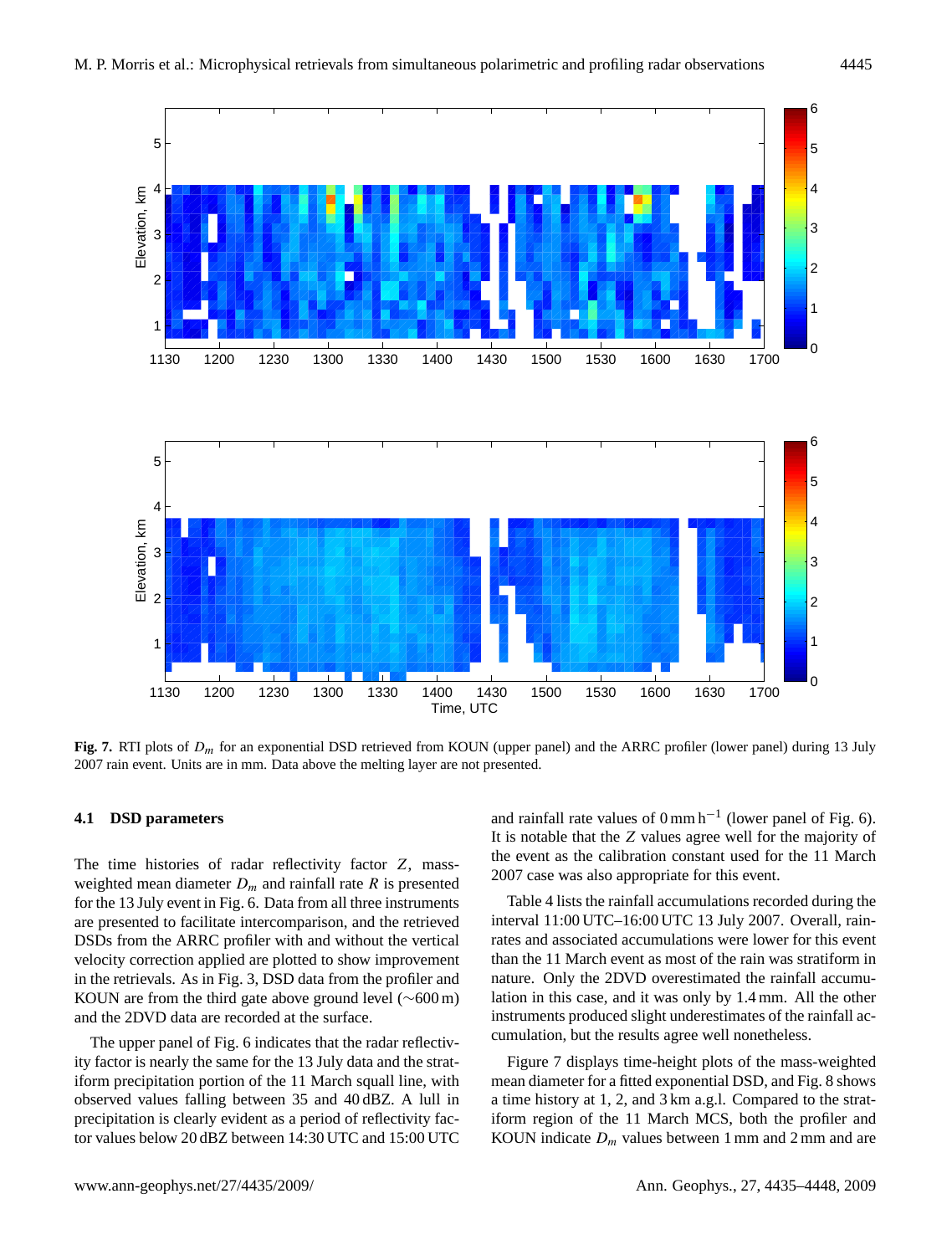

<span id="page-11-1"></span>**Fig. 8.** Time history plots of  $D_m$  for an exponential DSD retrieved from KOUN during 13 July 2007 rain event at 3 km a.g.l. (upper panel), 2 km a.g.l. (middle panel) and 1 km a.g.l. (lower panel).

**Table 4.** Total rainfall accumulations for the 13 July 2007 event.

<span id="page-11-0"></span>

| Total rainfall        |  |
|-----------------------|--|
| 14.48 mm              |  |
| $12.49 \,\mathrm{mm}$ |  |
| $10.1 \text{ mm}$     |  |
| $13.97 \,\mathrm{mm}$ |  |
| 15.88 mm              |  |
|                       |  |

consistent with the small-drop (i.e., low  $Z_{DR}$ ) regions of the stratiform rainfall. The extreme values at the beginning and end of the event are associated with spurious retrieval in regions of low signal-to-noise ratio.

#### **5 Summary and discussion**

In this paper, we present two case studies of continental squall lines, demonstrating the utility of polarimetric radar

data to improve wind profiler-based microphysics retrieval, and assess the degree of error in both polarimetric and wind profiler retrievals compared to a video disdrometer. Data were collected during the spring and summer of 2007, and the behavior of the events chosen for this analysis is believed to be representative of the types of systems that frequently impact central Oklahoma during these periods. The present study stands as an indirect validation of the vertical velocity retrieval method outlined by [Teshiba et al.](#page-13-0) [\(2009\)](#page-13-0). First, estimates of the vertical air motion obtained using the procedure described in [Teshiba et al.](#page-13-0) [\(2009\)](#page-13-0) are calculated. The effects of the updrafts and downdrafts are then removed from the observed Doppler spectra using a vertically pointing UHF wind profiler. The resulting Doppler spectra correspond to the terminal fall speeds of the rain drops. Applying the correction improved the microphysics retrieval during convective rain.

Tables [5](#page-12-9) and [6](#page-12-10) display the bias of each dataset relative to the 2DVD for the parameters  $Z$ ,  $D_m$ , and  $R$ . The values shown are averages calculated over the observation times. For the 11 March rain event, the data shown in the table correspond to a sampling interval of about three and a half hours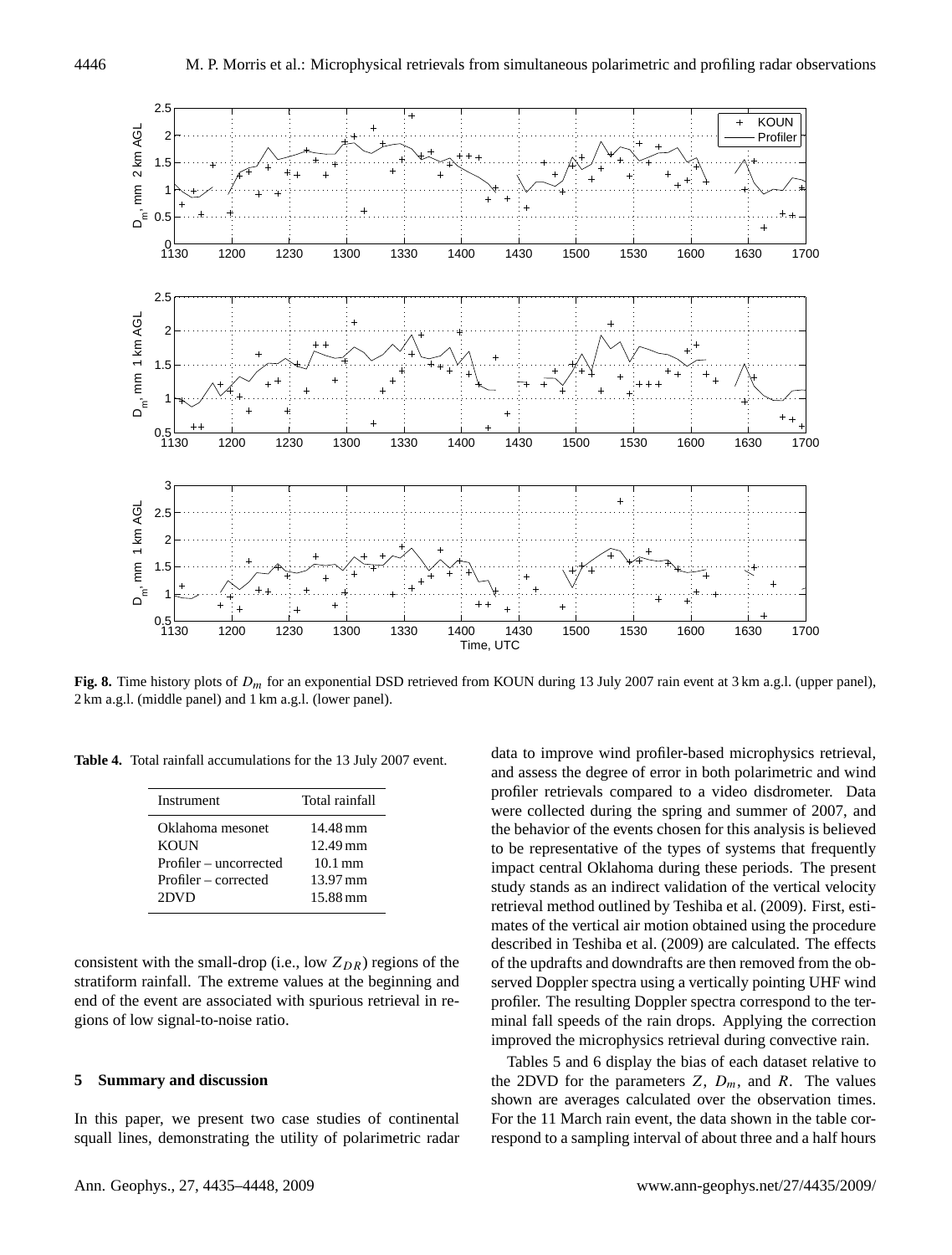| Parameter (units)             | <b>KOUN</b>         | Profiler – uncorrected Profiler – corrected |                        |
|-------------------------------|---------------------|---------------------------------------------|------------------------|
| $Z$ (dBZ)<br>$D_m$ (mm)       | 0.1074<br>$-0.0912$ | $-0.3588$<br>$-0.209$                       | $-0.3588$<br>$-0.0631$ |
| $R~(\text{mm}~\text{h}^{-1})$ | $-2.3240$           | $-4.2715$                                   | $-3.2116$              |

<span id="page-12-9"></span>**Table 5.** Bias of retrieved parameters relative to 2DVD observations from 11 March squall line.

<span id="page-12-10"></span>**Table 6.** Bias of retrieved parameters relative to 2DVD observations from 13 July squall line.

| Parameter (units)             |                  | KOUN Profiler – uncorrected Profiler – corrected |                     |
|-------------------------------|------------------|--------------------------------------------------|---------------------|
| $Z$ (dBZ)<br>$D_m$ (mm)       | 0.7971<br>0.5460 | 0.6012<br>$-0.2931$                              | 0.6012<br>$-0.2462$ |
| $R~(\text{mm}~\text{h}^{-1})$ | 0.3918           | 0.3210                                           | $-0.4218$           |

(11:15–14:48 UTC). For the July 13 case, the sampling interval was four hours long (11:00-16:00 UTC).

During the 11 March event, all three datasets exhibit a slight low bias in the rainfall rates, which can be seen clearly in Fig. [3,](#page-6-0) as there are two periods in the stratiform precipitation regime where both radars underestimate R compared to the 2DVD. In the convective regime, the better agreement between KOUN and the 2DVD leads to the overall improvement in agreement relative to the wind profiler, which even with the vertical velocity correction still significantly underestimated the rainfall rate during this brief window. However, this may serve as a testament to its accuracy in the stratiform precipitation region, as the wind profiler performs best when the vertical air motion is negligible. Additionally, there is no way for the vertical velocity retrieval method to account for bimodal spectra, which introduces some error in the mean radial velocity estimate from the KOUN DSD data. A significant improvement in the retrieved mass-weighted mean diameter (69.8%) was observed for the wind profiler data when the vertical velocity correction was introduced, the majority of which occured in the first half of the event, prior to ∼13:30 UTC.

During the 13 July event, errors from KOUN are greater than those seen on 11 March, perhaps in part as a result of the interpolation necessary to reconstruct 26 height gates (to match the profiler) from a volume coverage pattern of 14 tilts. From Table [6,](#page-12-10) it is apparent that KOUN and the UHF profiler performed rather similarly in this case, but it must be noted that stratiform rain was the dominant mode of precipitation observed on July 13, so it is expected that neither instrument would have an inherent advantage over the other. During this event, KOUN overestimated the mass-weighted mean diameter by ∼0.5 mm, while the wind profiler has underestimated by ∼0.25 mm, with only a slight improvement observed with the vertical velocity correction. A confounding result appears in the retrieved rainfall rates, as the uncorrected wind profiler data overestimate the rainfall, while

the corrected data underestimate it, and to a slightly greater degree.

*Acknowledgements.* Topical Editor F. D'Andrea thanks two anonymous referees for their help in evaluating this paper.

# **References**

- <span id="page-12-5"></span>Balsley, B. B. and Gage, K.: On the use of radars for operational profiling, B. Am. Meteorol. Soc., 63, 1009–1018, 1982.
- <span id="page-12-4"></span>Battan, L. J.: Radar Observation of the Atmosphere, Univ. of Chicago Press, 1973.
- <span id="page-12-0"></span>Brandes, E., Zhang, G., and Vivekanandan, J.: Drop Size Distribution Retrieval with Polarimetric Radar, J. Appl. Meteor., 43, 461–475, 2004.
- <span id="page-12-6"></span>Brandes, E. A., Zhang, G., and Vivekanandan, J.: Experiments in Rainfall Estimation with a Polarimetric Radar in a Subtropical Environment, J. Appl. Meteor., 41, 674–685, 2002.
- <span id="page-12-7"></span>Cao, Q., Zhang, G., Brandes, E., Schuur, T., Ryzhkov, A., and Ikeda, K.: Analysis of Video Disdrometer and Polarimetric Radar Data to Characterize Rain Microphysics in Oklahoma, J. Appl. Meteor. Climat., 47, 2238–2255, 2007.
- <span id="page-12-3"></span>Carter, D. A., Gage, K. S., Ecklund, W. L., Angevine, W. M., Johnston, P. E., Riddle, A. C., Wilson, J., and Williams, C. R.: Developments in UHF Lower Tropospheric Wind Profiling at NOAA's Aeronomy Laboratory, Radio Sci., 17, 257–278, 1995.
- <span id="page-12-2"></span>Chilson, P. B., Zhang, G., Schuur, T., Kanofsky, L. M., Teshiba, M. S., Cao, Q., Every, M. V., and Ciach, G.: Coordinated In-Situ and Remote Sensing Precipitation Measurements at the Kessler Farm Field Laboratory in Central Oklahoma, in: Preprints – 33rd International AMS Radar Conference, Sydney, Australia, American Meteorological Society, Boston, MA, 2007.
- <span id="page-12-8"></span>Cifelli, R., Williams, C. R., Rajopadhyaya, D. K., Avery, S. K., Gage, K. S., and May, P. T.: Drop-Size Distribution Characteristics of Precipitation in Tropical Showers, J. Appl. Meteor., 39, 760–777, 2000.
- <span id="page-12-1"></span>Doviak, R. J. and Zrnic, D. S.: Doppler Radar and Weather Observations, Dover, 1993.